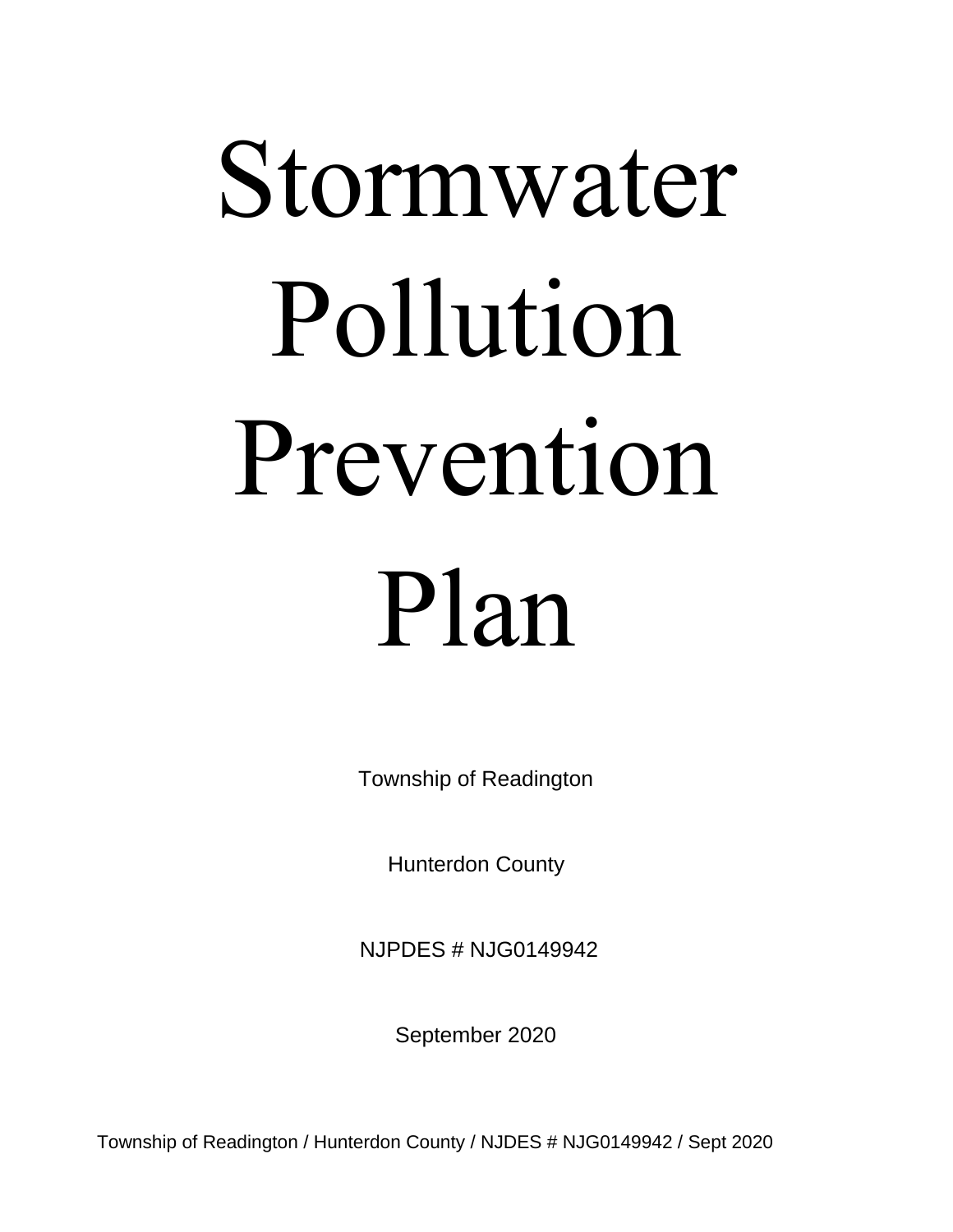#### **SPPP Table of Contents**

- Form 1 SPPP Team Members (permit cite IV F 1)
- Form 2 Revision History (permit cite IV F 1)
- Form 3 Public Involvement and Participation Including Public Notice (permit cite IV B 1)
- Form 4 Public Education and Outreach (permit cite IV B 2 and Attachment B)

Form 5 – Post-Construction Stormwater Management in New Development and Redevelopment Program (permit cite IV B 4 and Attachment D)

Form 6 – Ordinances (permit cite IV B 5)

Form 7 – Street Sweeping (permit cite IV B 5 b)

Form 8 – Catch Basin and Storm Drain Inlets (permit cite IV B 2, IV B 5 b ii, and Attachment C)

Form 9 – Storm Drain Inlet Retrofitting (permit cite IV B 5 b)

Form 10 – Municipal Maintenance Yards and Other Ancillary Operations (permit cite IV B 5 c and Attachment E)

- Form 11 Employee Training (permit cite IV B 5 d, e, f)
- Form  $12$  Outfall Pipes (permit cite IV B 6 a, b, c)
- Form 13 Stormwater Facilities Maintenance (permit cite IV C 1)
- Form 14 Total Maximum Daily Load Information (permit cite IV C 2)
- Form 15 Optional Measures (permit cite IV E 1 and IV E 2)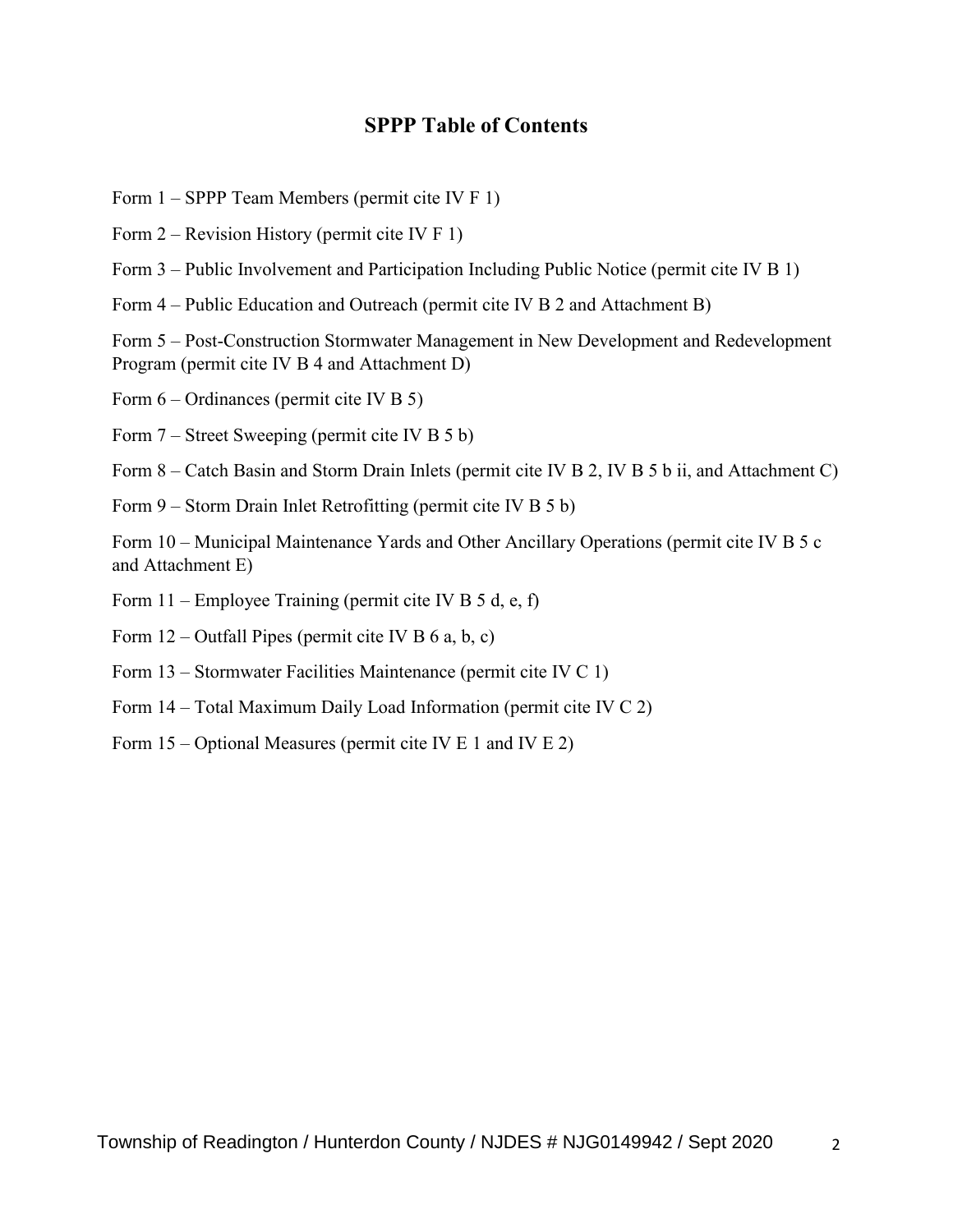## **SPPP Form 1 – SPPP Team Members**

All records must be available upon request by NJDEP.

| <b>Stormwater Program Coordinator (SPC)</b>                                                           |                                                                   |  |  |  |
|-------------------------------------------------------------------------------------------------------|-------------------------------------------------------------------|--|--|--|
| Print/Type<br>Name and Title                                                                          | Robert Clerico, P.E., P.P., C.M.E., Municipal Engineer            |  |  |  |
| Office Phone #<br>and eMail                                                                           | $(908)$ 735-9500 / rclerico@vancleefengineering.com               |  |  |  |
| Signature/Date                                                                                        |                                                                   |  |  |  |
|                                                                                                       |                                                                   |  |  |  |
| <b>Individual(s) Responsible for Major Development Project</b><br><b>Stormwater Management Review</b> |                                                                   |  |  |  |
| Print/Type<br>Name and Title                                                                          | Robert Clerico, P.E., P.P., C.M.E., Municipal Engineer            |  |  |  |
| Print/Type<br>Name and Title                                                                          | Robert O'Brien, P.E., Planning Board/Board of Adjustment Engineer |  |  |  |
| Print/Type<br>Name and Title                                                                          | Ian Hill, P.E., Planning Board/Board of Adjustment Engineer       |  |  |  |
| Print/Type<br>Name and Title                                                                          | Princeton Hydro, Board Environmental Consultant                   |  |  |  |
| Print/Type<br>Name and Title                                                                          | Mott MacDonald, LLC, Board Conflict Engineer                      |  |  |  |
| <b>Other SPPP Team Members</b>                                                                        |                                                                   |  |  |  |
| Print/Type<br>Name and Title                                                                          | Richard Sheola, Administrator                                     |  |  |  |
| Print/Type<br>Name and Title                                                                          | Neil Hendrickson, Environmental Commission                        |  |  |  |
| Print/Type<br>Name and Title                                                                          | Scott Jesseman, Public Works Supervisor                           |  |  |  |
| Print/Type<br>Name and Title                                                                          | Robert O'Brien, Assistant Municipal Engineer                      |  |  |  |

3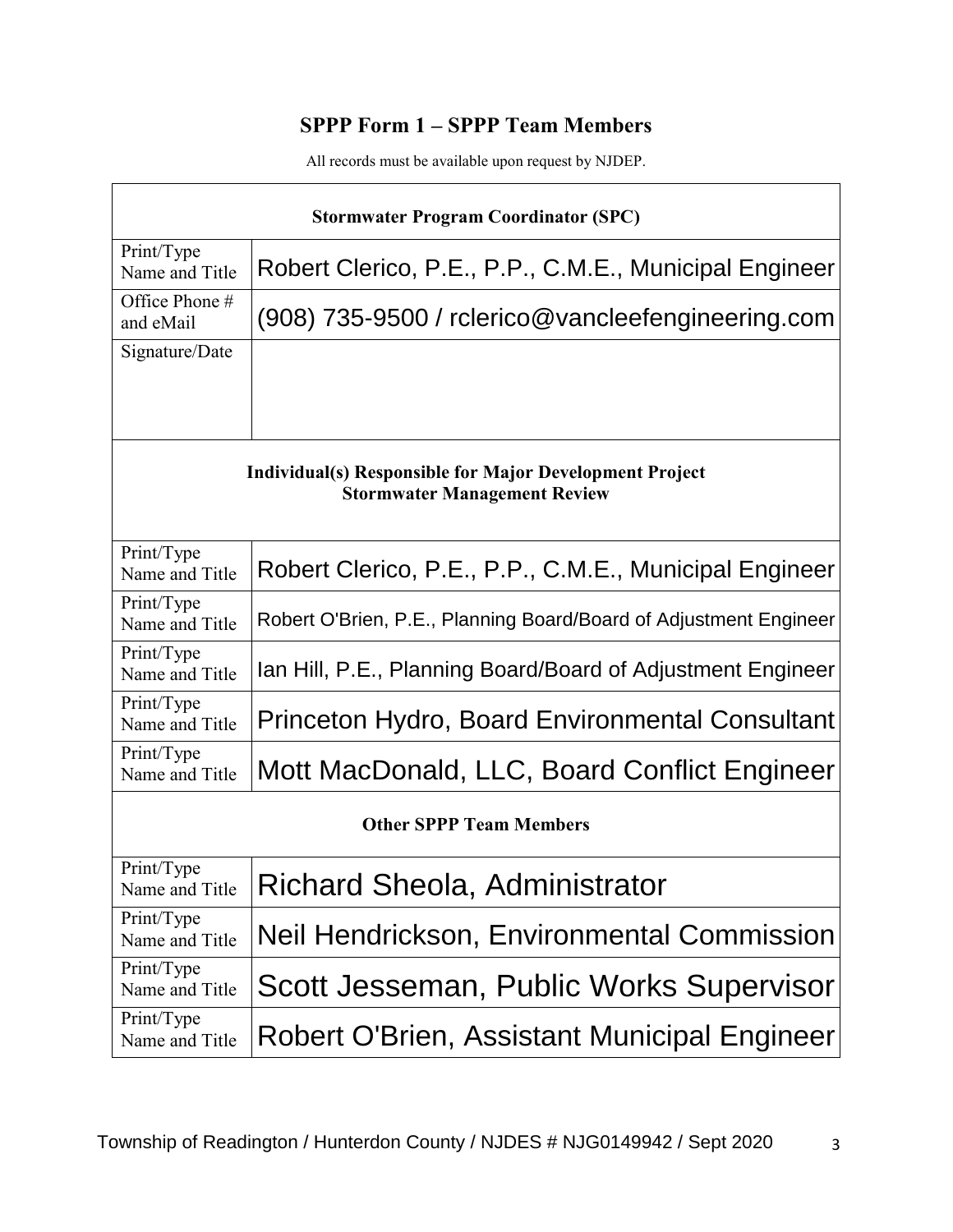# **SPPP Form 2 – Revision History**

|                  | <b>Revision</b><br><b>Date</b> | <b>SPC</b><br><b>Initials</b> | <b>SPPP</b><br>Form<br>Changed | <b>Reason for Revision</b>  |
|------------------|--------------------------------|-------------------------------|--------------------------------|-----------------------------|
| 1.               | 6/2020                         |                               | All                            | <b>NJDEP Form Updates</b>   |
| 2.               | 9/2020                         |                               | Form 1                         | <b>Update Administrator</b> |
| 3.               |                                |                               |                                |                             |
| 4.               |                                |                               |                                |                             |
| $\overline{5}$ . |                                |                               |                                |                             |
| 6.               |                                |                               |                                |                             |
| 7.               |                                |                               |                                |                             |
| 8.               |                                |                               |                                |                             |
| 9.               |                                |                               |                                |                             |
| 10.              |                                |                               |                                |                             |
| 11.              |                                |                               |                                |                             |
| 12.              |                                |                               |                                |                             |
| 13.              |                                |                               |                                |                             |
| 14.              |                                |                               |                                |                             |
| 15.              |                                |                               |                                |                             |
| 16.              |                                |                               |                                |                             |
| 17.              |                                |                               |                                |                             |
| 18.              |                                |                               |                                |                             |
| 19.              |                                |                               |                                |                             |
| 20.              |                                |                               |                                |                             |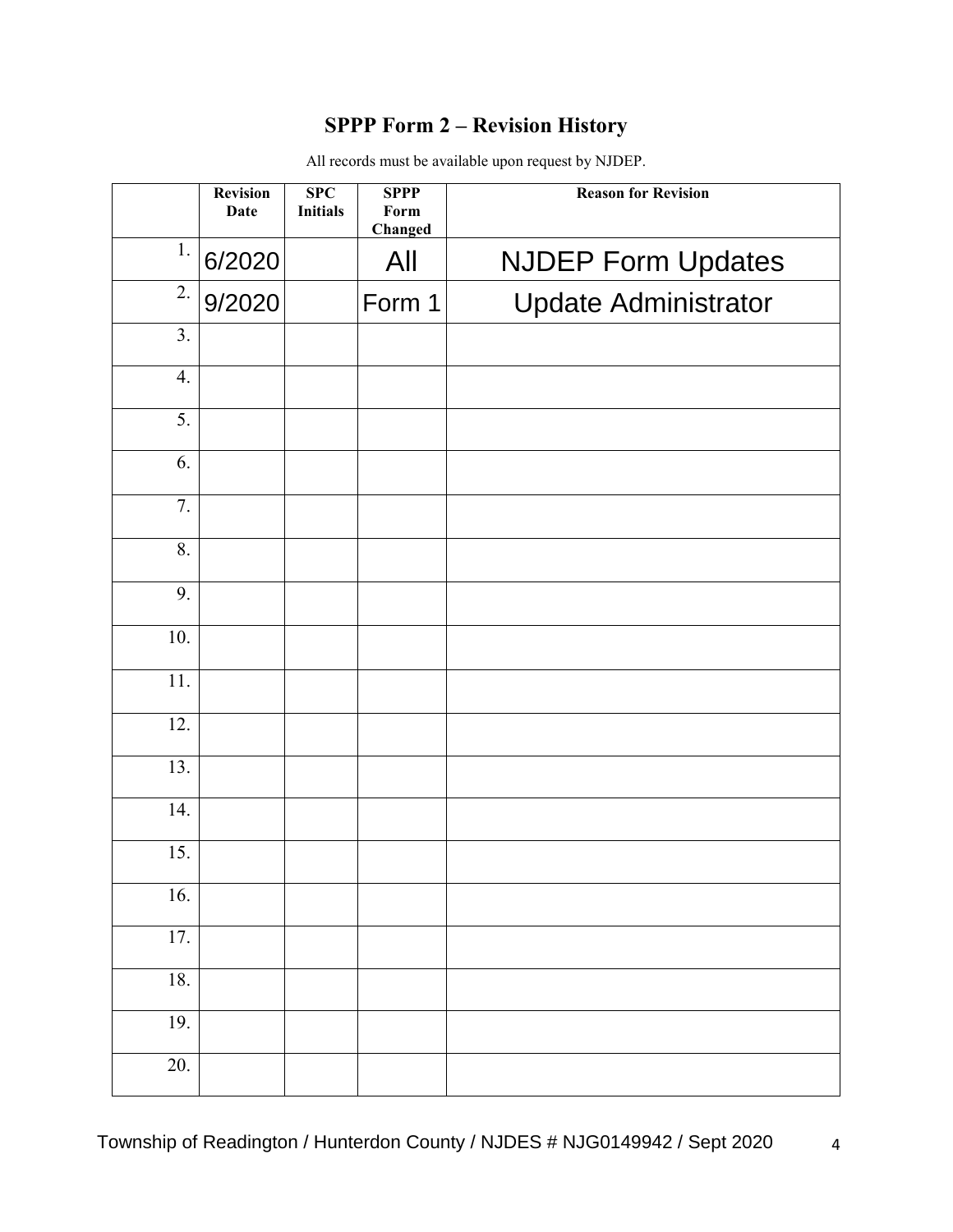# **SPPP Form 3 – Public Involvement and Participation Including Public Notice**

| 1. Website URL where the<br><b>Stormwater Pollution</b><br>Prevention Plan (SPPP) is<br>posted online: |                                                                                                                                                                                                                 | https://www.readingtontwpnj.gov/stormwater                                                                                                                                                                                                                                                                                                                                                                                                                                                                                                                                                                                                                                                                                                                                                                                                      |  |  |
|--------------------------------------------------------------------------------------------------------|-----------------------------------------------------------------------------------------------------------------------------------------------------------------------------------------------------------------|-------------------------------------------------------------------------------------------------------------------------------------------------------------------------------------------------------------------------------------------------------------------------------------------------------------------------------------------------------------------------------------------------------------------------------------------------------------------------------------------------------------------------------------------------------------------------------------------------------------------------------------------------------------------------------------------------------------------------------------------------------------------------------------------------------------------------------------------------|--|--|
|                                                                                                        | 2. Date of most current SPPP:                                                                                                                                                                                   | Sep 11, 2020                                                                                                                                                                                                                                                                                                                                                                                                                                                                                                                                                                                                                                                                                                                                                                                                                                    |  |  |
| 3 <sub>1</sub>                                                                                         | Website URL where the<br>Municipal Stormwater<br>Management Plan (MSWMP)<br>is posted online:                                                                                                                   | https://www.readingtontwpnj.gov/stormwater                                                                                                                                                                                                                                                                                                                                                                                                                                                                                                                                                                                                                                                                                                                                                                                                      |  |  |
| 4.                                                                                                     | Date of most current<br><b>MSWMP:</b>                                                                                                                                                                           | May 1, 2005                                                                                                                                                                                                                                                                                                                                                                                                                                                                                                                                                                                                                                                                                                                                                                                                                                     |  |  |
|                                                                                                        | 5. Physical location and/or<br>website URL where<br>associated municipal records<br>of public notices, meeting<br>dates, minutes, etc. are kept:                                                                | https://www.readingtontwpnj.gov/                                                                                                                                                                                                                                                                                                                                                                                                                                                                                                                                                                                                                                                                                                                                                                                                                |  |  |
| 6.                                                                                                     | Describe how the permittee complies with applicable state and local public notice requirements<br>when providing for public participation in the development and implementation of a MS4<br>stormwater program: |                                                                                                                                                                                                                                                                                                                                                                                                                                                                                                                                                                                                                                                                                                                                                                                                                                                 |  |  |
|                                                                                                        |                                                                                                                                                                                                                 | In accordance with the Open Public Meetings Act at N.J.S.A. 10:4-6 (OPMA), Readington<br>Township will provide public notice to interested parties for all meetings pertaining to the<br>Readington Township Tier A Municipal Stormwater General Permit that are regulated under<br>the OPMA. Written notice will be provided in the Township newsletter, in the Hunterdon<br>County Democrat, Courier News, and/or Star Ledger, and filed with Readington Township's<br>Clerk's office. In regard to the passage of ordinances, Readington Township will provide<br>public notice in a manner that complies with the requirements of N.J.S.A. 40:49-1. In<br>addition, for municipal actions subject to public notice requirements in the Municipal Land<br>Use Law (N.J.S.A. 40:55D-1), Readington Township complies with those requirements. |  |  |

All records must be available upon request by NJDEP.

5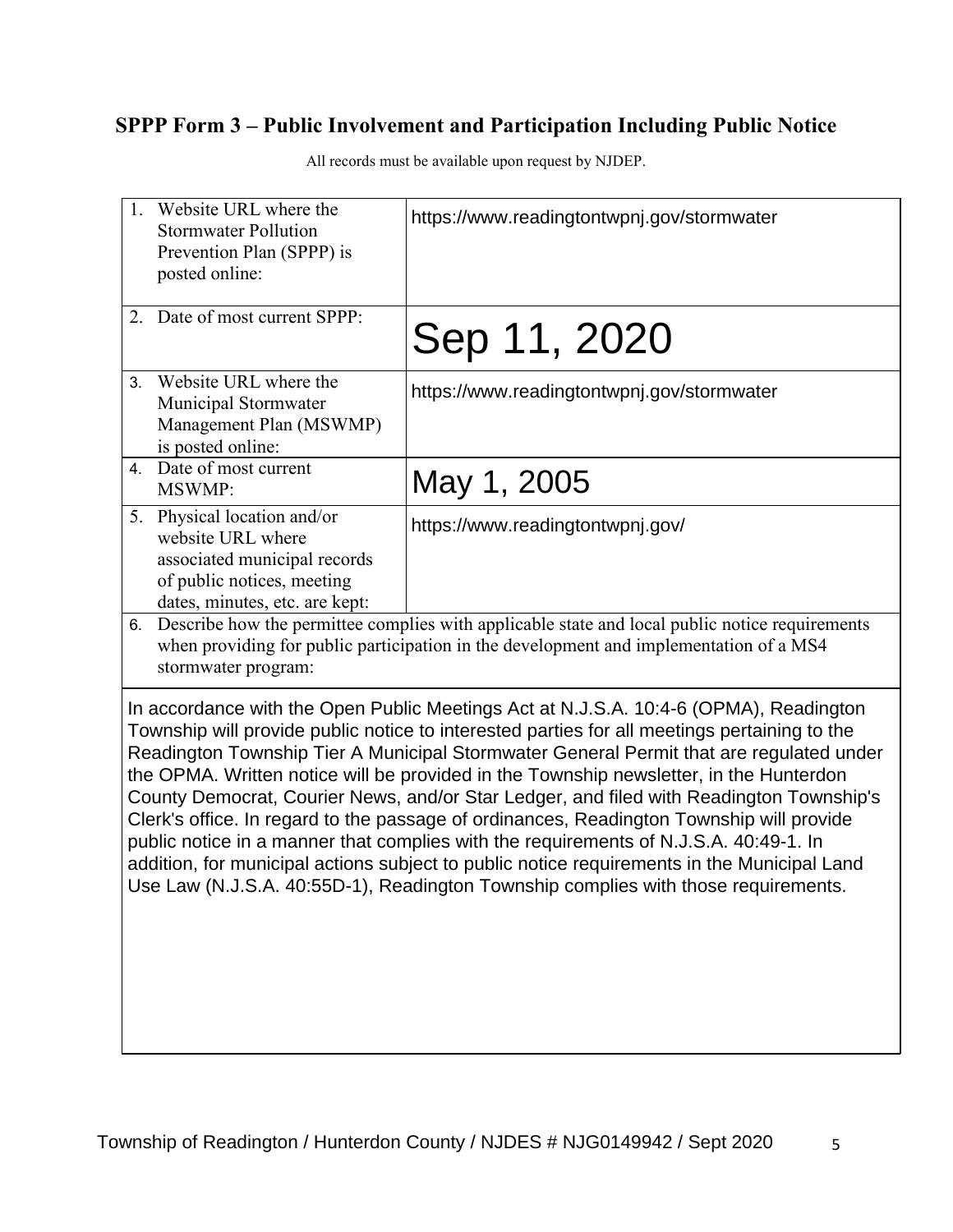### **SPPP Form 4 – Public Education and Outreach**

All records must be available upon request by NJDEP.

1. Describe how public education and outreach events are advertised. Include specific websites and/or physical locations where materials are available.

Public education and outreach events are advertised on the Township Website: https://readingtontwpnj.gov/

2. Describe how businesses and the general public within the municipality are educated about the hazards associated with illicit connections and improper disposal of waste.

Readington Township annually distributes the NJDEP Stormwater Pollution Educational Brochure as well as the Pet Waste Fact Sheet. The brochures are distributed to both the Township's residents and businesses with the mailing of the tax bills. Extra copies of both brochures are available at the municipal building. In addition, the Township Environmental Commission conducts at least one annual event, normally held in May during the Township's Memorial Day celebration. Educational brochures are displayed and distributed at the event and tip sheets on car washing, oil leaks, fertilizer management and pet waste are made available.

3. Indicate where public education and outreach records are maintained.

Public education and outreach records are maintained in the Stormwater Coordinator's Files.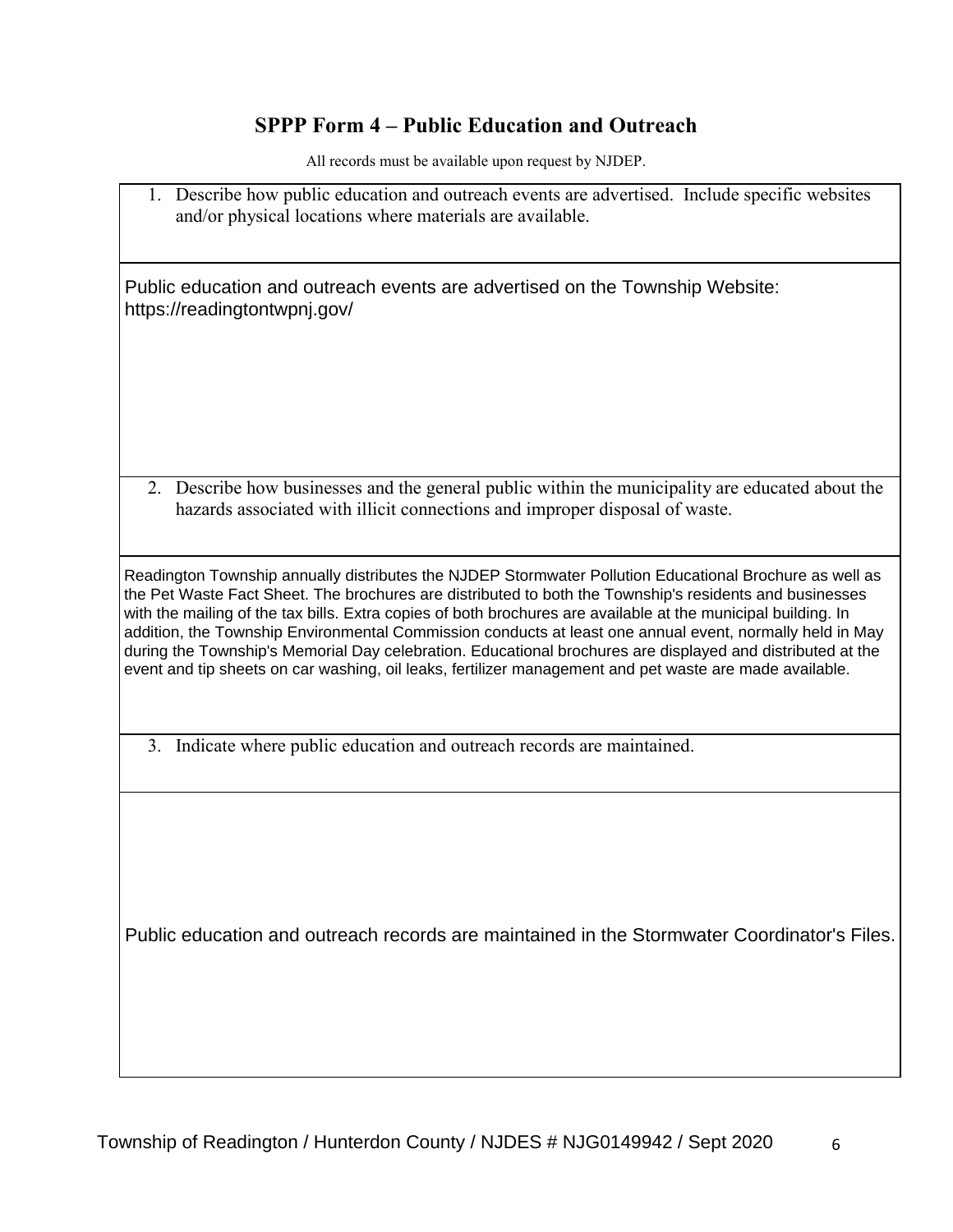# **SPPP Form 5 – Post-Construction Stormwater Management in New Development and Redevelopment Program**

| 1. How does the municipality define 'major development'?                                                                                                                                     |  |  |  |
|----------------------------------------------------------------------------------------------------------------------------------------------------------------------------------------------|--|--|--|
|                                                                                                                                                                                              |  |  |  |
| Section 148-9 Definitions:<br><b>MAJOR DEVELOPMENT</b><br>Any development that will ultimately result in the disturbance of greater than one acre of land                                    |  |  |  |
| or creates an additional 0.25 acre of impervious surface.<br>[Added 4-18-2007 by Ord. No. 11-2007]                                                                                           |  |  |  |
|                                                                                                                                                                                              |  |  |  |
| 2. Does the municipality approach residential projects differently than it does for non-residential<br>projects? If so, how?                                                                 |  |  |  |
| <b>No</b>                                                                                                                                                                                    |  |  |  |
|                                                                                                                                                                                              |  |  |  |
|                                                                                                                                                                                              |  |  |  |
|                                                                                                                                                                                              |  |  |  |
|                                                                                                                                                                                              |  |  |  |
|                                                                                                                                                                                              |  |  |  |
|                                                                                                                                                                                              |  |  |  |
| What process is in place to ensure that municipal projects meet the Stormwater Control<br>3.<br>Ordinance?                                                                                   |  |  |  |
| Municipal projects are reviewed by the Municipal Engineer prior to bid. The Annual Report<br>submitted through NJDEP portal certifies all projects meet the Stormwater Control<br>Ordinance. |  |  |  |
|                                                                                                                                                                                              |  |  |  |
|                                                                                                                                                                                              |  |  |  |
|                                                                                                                                                                                              |  |  |  |
|                                                                                                                                                                                              |  |  |  |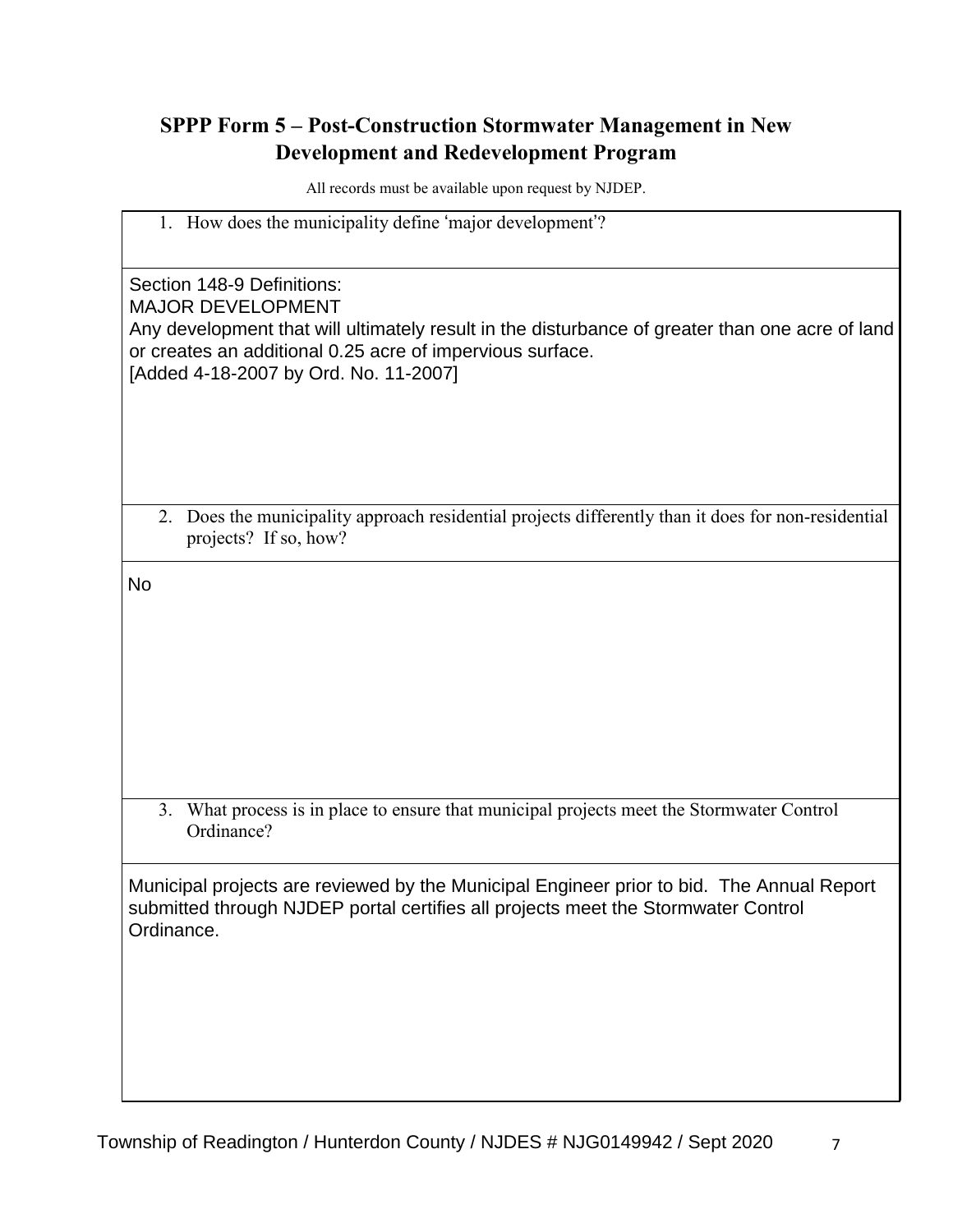| 4. Describe the process for reviewing major development project applications for compliance |
|---------------------------------------------------------------------------------------------|
| with the Stormwater Control Ordinance (SCO) and Residential Site Improvement Standards      |
| (RSIS). Attach a flow chart if available.                                                   |

Board Engineer reviews the application in comparison and provides a technical report. Building permits are not issued until all review conditions are complied with including SCO and RSIS standards.

| 5. Does the Municipal<br>Stormwater Management<br>Plan include a mitigation<br>plan?                                                                                             | No                                                                                      |
|----------------------------------------------------------------------------------------------------------------------------------------------------------------------------------|-----------------------------------------------------------------------------------------|
| 6. What is the physical location<br>of approved applications for<br>major development projects,<br>Major Development<br>Summary Sheets (permit att.<br>D), and mitigation plans? | Township of Reading Municipal Building<br>509 Route 523<br>Whitehouse Station, NJ 08889 |

8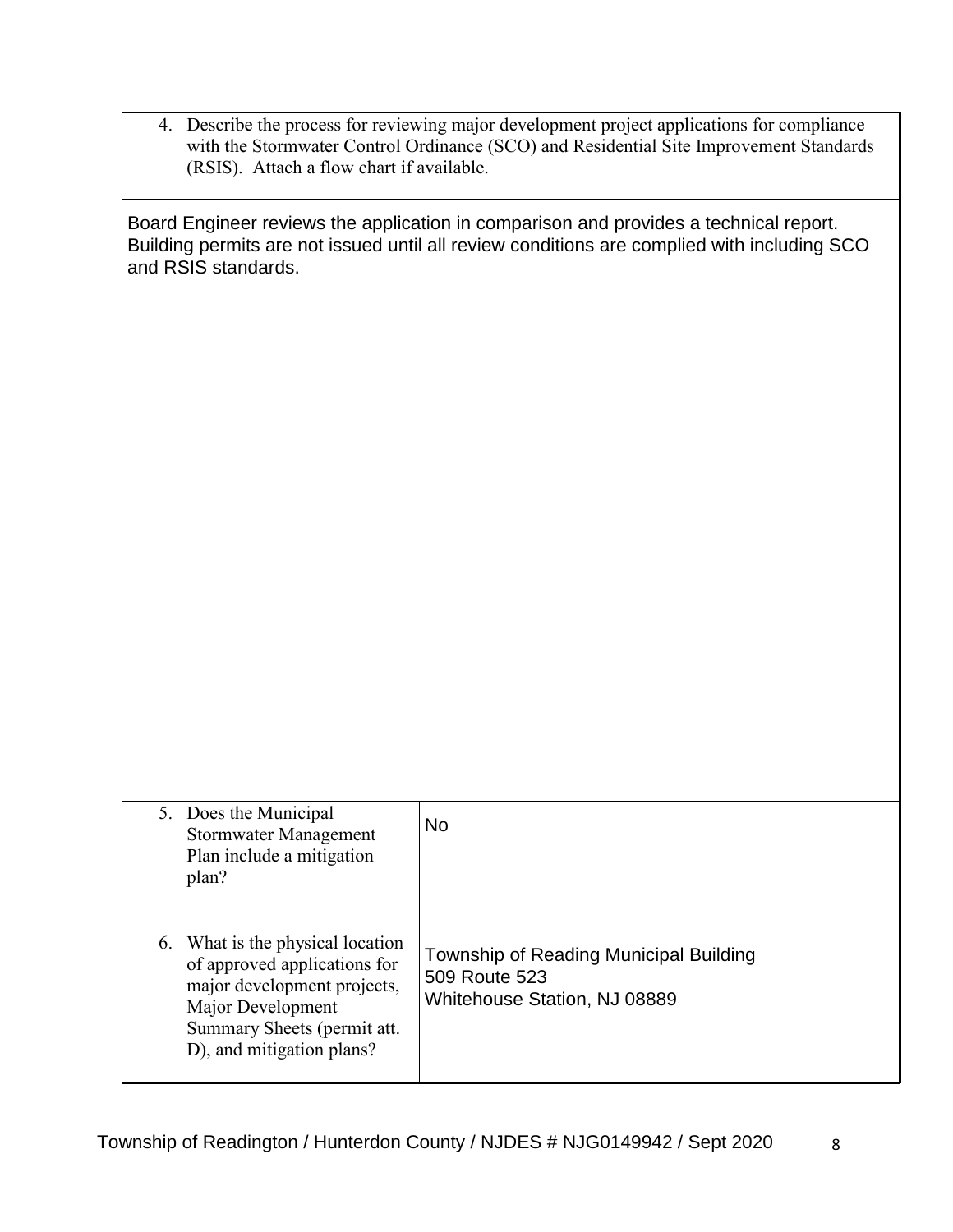## **SPPP Form 6 – Ordinances**

|                                                                                         | Website URL                                    | model ordinance<br>adopted without<br>change? | Entity<br>responsible for<br>enforcement                                                     |  |
|-----------------------------------------------------------------------------------------|------------------------------------------------|-----------------------------------------------|----------------------------------------------------------------------------------------------|--|
| 06/18/07                                                                                | https://ecode360.com/8746054#8746054           | Yes                                           | Police Department, Municipal Board of Health                                                 |  |
| 06/18/07                                                                                | https://ecode360.com/8746065#8746065           | Yes                                           | <b>Police Department</b>                                                                     |  |
| 10/03/98                                                                                | https://ecode360.com/8746436                   | <b>No</b>                                     | <b>Police Department</b>                                                                     |  |
| 06/18/07                                                                                | https://ecode360.com/<br>8746997#8746997       | Yes                                           | Police Department,<br><b>Construction Code</b><br>Official, Zoning Official                  |  |
| 06/18/20<br>07                                                                          | https://ecode360<br>.com/8747239               | Yes                                           | <b>Zoning Official</b>                                                                       |  |
| 07/06/201<br>0                                                                          | https://ecode360.com/<br>14552415#14552415     | Yes                                           | <b>Construction Code</b><br>Official, the Zoning<br>Official                                 |  |
| 04/18/20<br>07                                                                          | https://ecode360<br>.com/8743283               | <b>No</b>                                     | Construction<br>Code Official, the<br><b>Zoning Officer</b>                                  |  |
| 06/18/20<br>07                                                                          | https://ecode360<br>.com/8746982               | Yes                                           | Construction<br>Code Official,<br><b>Zoning Official</b>                                     |  |
| 07/06/20<br>10                                                                          | https://ecode360<br>.com/14552056#<br>14552056 | Yes                                           | <b>Zoning Official</b>                                                                       |  |
|                                                                                         |                                                |                                               |                                                                                              |  |
| Township of Reading Municipal Building<br>509 Route 523<br>Whitehouse Station, NJ 08889 |                                                |                                               |                                                                                              |  |
|                                                                                         |                                                |                                               | Indicate the location of records associated with ordinances and related enforcement actions: |  |

All records must be available upon request by NJDEP.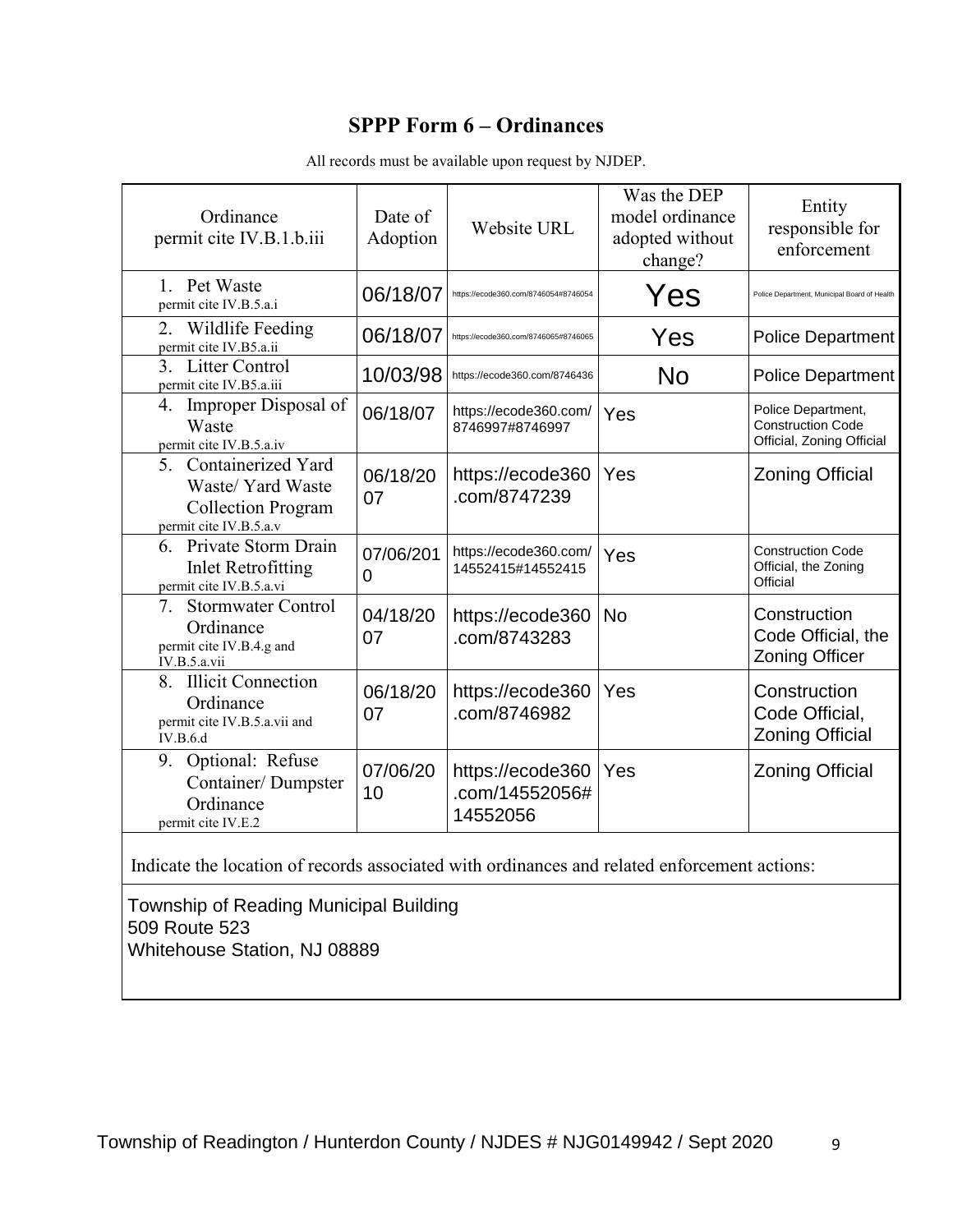# **SPPP Form 7 – Street Sweeping**

| 1. Provide a written description or attach a map indicating which streets are swept as required by the<br>NJPDES permit. Describe the sweeping schedule and indicate if any of the streets are swept by<br>another entity through a shared service arrangement.                                                                                                                                                         |
|-------------------------------------------------------------------------------------------------------------------------------------------------------------------------------------------------------------------------------------------------------------------------------------------------------------------------------------------------------------------------------------------------------------------------|
| Tannery Road, Boundary Road, Commerce Street and the Municipal Parking Area off Railroad Avenue are swept once per month by a subcontractor.                                                                                                                                                                                                                                                                            |
| Provide a written description or attach a map indicating which streets are swept that are NOT<br>2.<br>required to be swept by the NJPDES permit. Describe the sweeping schedule and indicate if any<br>of the streets are swept by another entity through a shared service arrangement.                                                                                                                                |
| None                                                                                                                                                                                                                                                                                                                                                                                                                    |
| 3. Does the municipality provide street sweeping services for other municipalities? If so, please<br>describe the arrangements.                                                                                                                                                                                                                                                                                         |
| No                                                                                                                                                                                                                                                                                                                                                                                                                      |
| 4. Indicate the location of records, including sweeping dates, areas swept, number of miles swept and<br>total amount of wet tons collected each month. Note which records correspond to sweeping<br>activities beyond what is required by the NJPDES permit, i.e., sweepings of streets within the<br>municipality that are not required by permit to be swept or sweepings of streets outside of the<br>municipality. |
| Township of Readington Department of Public Works<br>287 Mountain Road<br>Whitehouse Station, NJ 08889                                                                                                                                                                                                                                                                                                                  |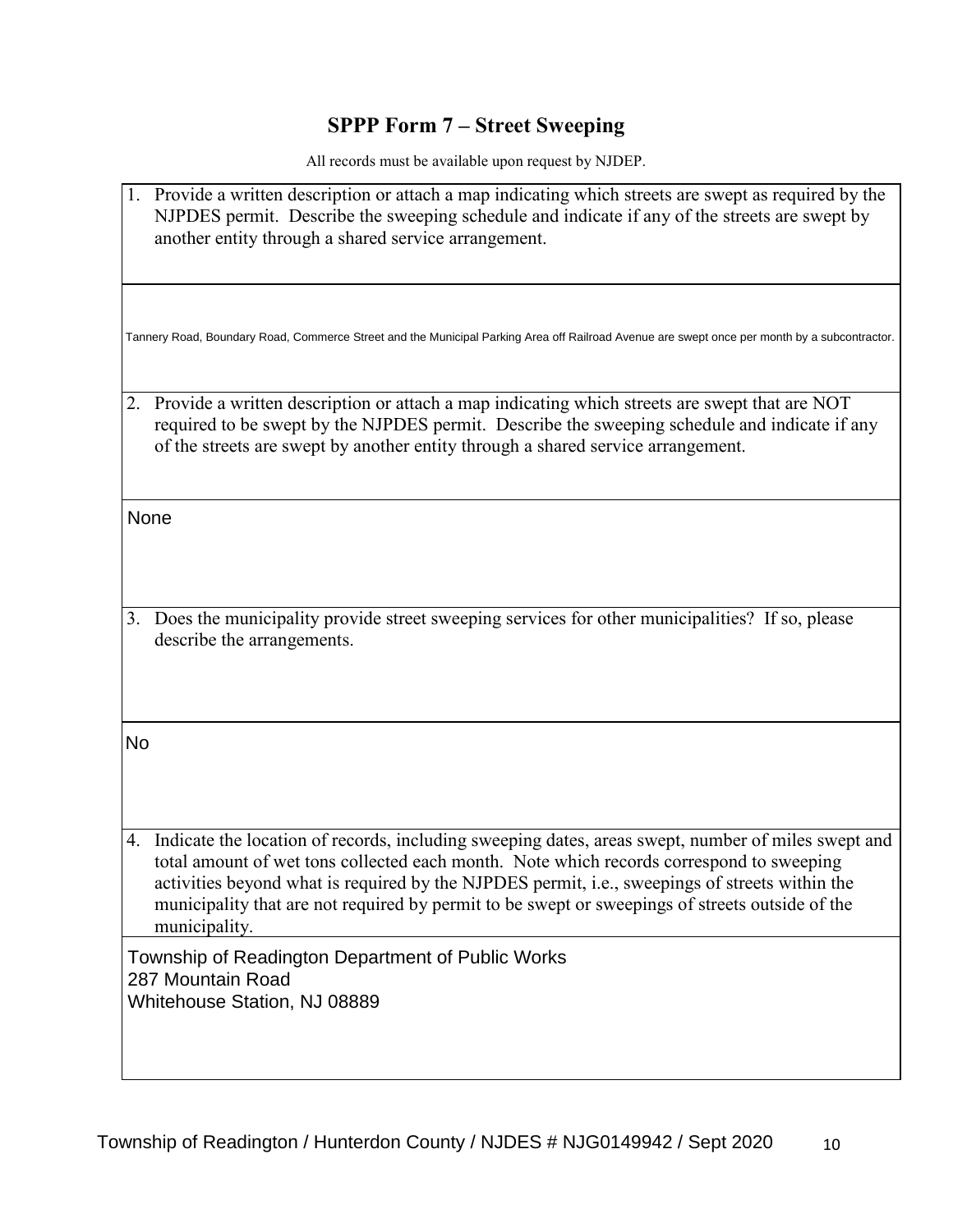## **SPPP Form 8 – Catch Basins and Storm Drain Inlets**

|             | 1. Describe the schedule for catch basin and storm drain inlet inspection, cleaning, and<br>maintenance.                                                                         |  |  |  |  |
|-------------|----------------------------------------------------------------------------------------------------------------------------------------------------------------------------------|--|--|--|--|
|             | 600 catch basins inspected annually to comply with once/5 years.                                                                                                                 |  |  |  |  |
|             | 2. List the locations of catch basins and storm drain inlets with recurring problems, i.e.,<br>flooding, accumulated debris, etc.                                                |  |  |  |  |
| <b>None</b> |                                                                                                                                                                                  |  |  |  |  |
|             | 3. Describe what measures are taken to address issues for catch basins and storm drain<br>inlets with recurring problems and how they are prioritized.                           |  |  |  |  |
| N/A         |                                                                                                                                                                                  |  |  |  |  |
|             | 4. Describe the inspection schedule and maintenance plan for storm drain inlet labels on<br>storm drains that do not have permanent wording cast into the design.                |  |  |  |  |
|             | DPW once per year to replace existing labels as needed.                                                                                                                          |  |  |  |  |
| 5.          | Indicate the location of records of catch basin and storm drain inlet inspections and<br>the wet tons of materials collected during catch basin and storm drain inlet cleanings. |  |  |  |  |
| <b>DPW</b>  | 287 Mountain Road and Stormwater Coordinator's Office                                                                                                                            |  |  |  |  |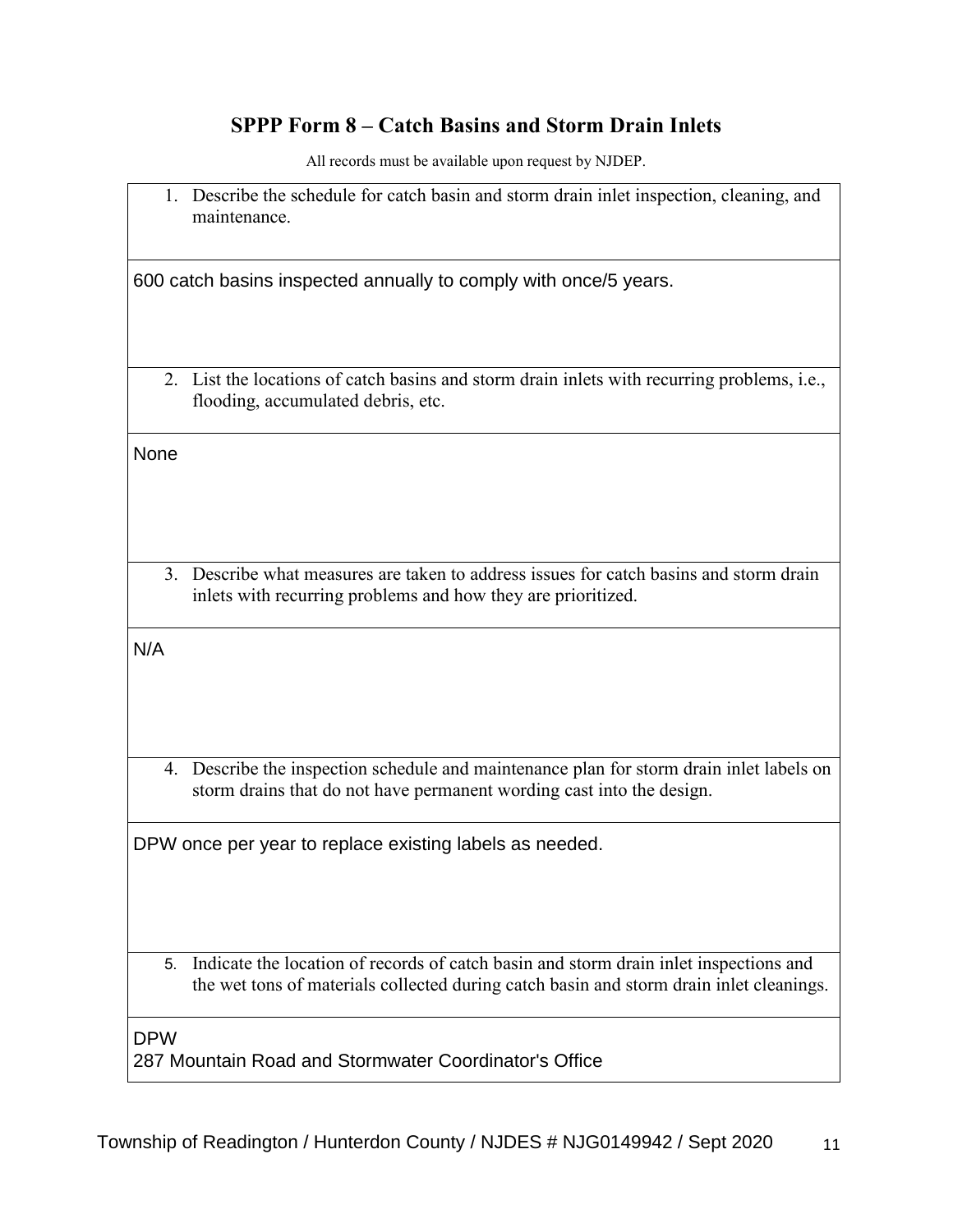## **SPPP Form 9 – Storm Drain Inlet Retrofitting**

All records must be available upon request by NJDEP.

1. Describe the procedure for ensuring that municipally owned storm drain inlets are retrofitted.

Municipally owned storm drain inlets are retrofitted with ECO curb pieces and bicycle safe grates during the repaving, repairing, reconstruction or alteration project process of municipal roadways.

2. Describe the inspection process to verify that appropriate retrofits are completed on municipally owned storm drain inlets.

Municially owned storm drain inlet retrofits are inspected by the Township Engineer during final inspection of a road project before project closeout.

3. Describe the procedure for ensuring that privately owned storm drain inlets are retrofitted.

The Construction Code Official ensures that privately owned storm drain inlets are retrofitted as part of the permit issuance process.

4. Describe the inspection process to verify that appropriate retrofits are completed on privately owned storm drain inlets.

The Construction Code Official will perform an inspection during the permit issuing process or notify the Township Engineer's Office to perform an inspection.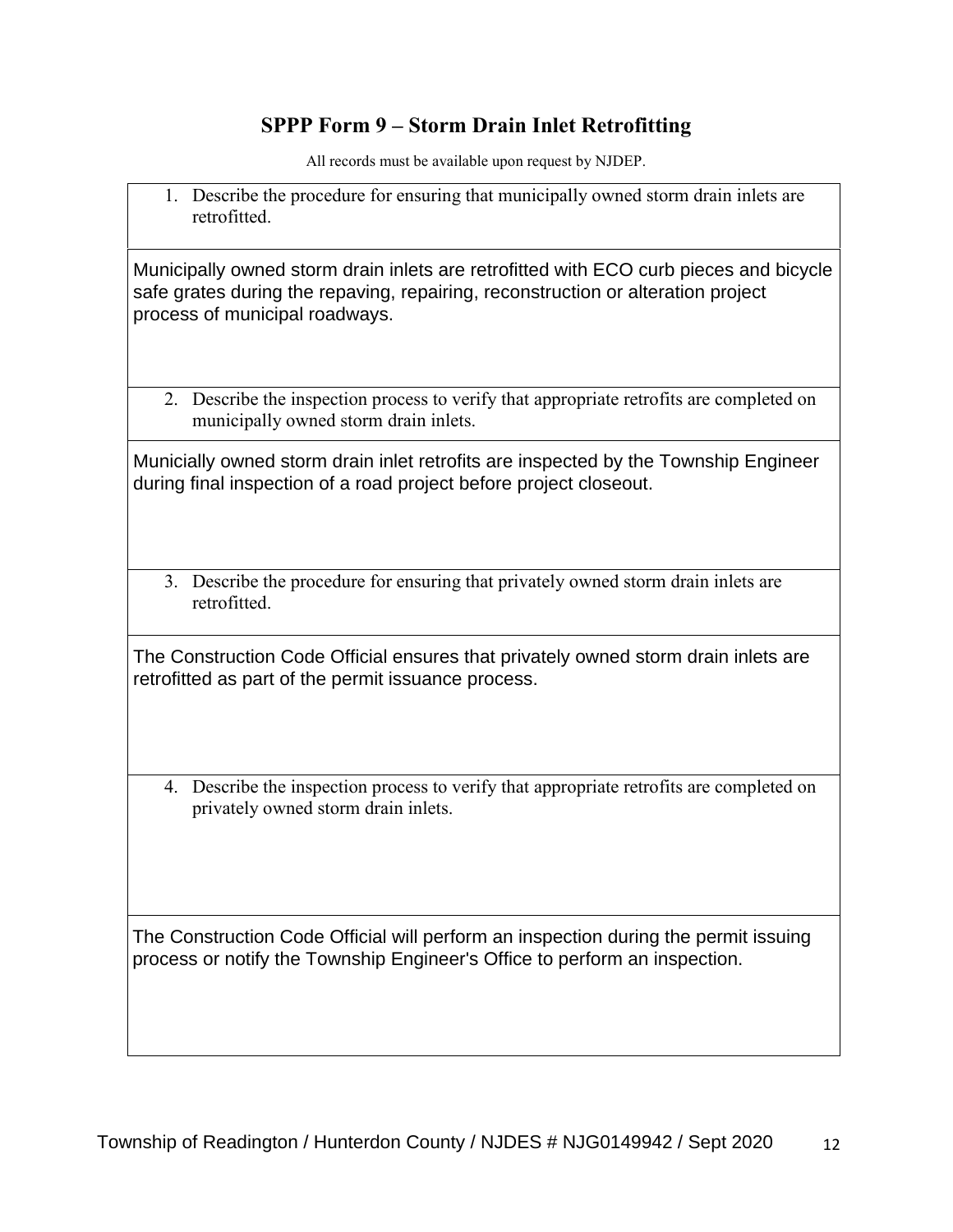# **SPPP Form 10 – Municipal Maintenance Yards and Other Ancillary Operations**

All records must be available upon request by NJDEP.

*Complete separate forms for each municipal yard or ancillary operation location.*

Address of municipal yard or ancillary operation: 287 Mountain Road Whitehouse Station, NJ 08889

| List all materials and machinery located at this location that are exposed to stormwater which<br>could be a source of pollutant in a stormwater discharge: |                                                                            |  |  |  |
|-------------------------------------------------------------------------------------------------------------------------------------------------------------|----------------------------------------------------------------------------|--|--|--|
| Raw materials-                                                                                                                                              | Clean Stone, 1/4" grit, rip rap, belgian block, DGA                        |  |  |  |
| Intermediate products -                                                                                                                                     |                                                                            |  |  |  |
| Final products -                                                                                                                                            |                                                                            |  |  |  |
| Waste materials -                                                                                                                                           |                                                                            |  |  |  |
| $By$ -products $-$                                                                                                                                          |                                                                            |  |  |  |
| Machinery-                                                                                                                                                  | Pickup trucks, dump trucks, 9 pieces of heavy equipment                    |  |  |  |
| $Fuel -$                                                                                                                                                    |                                                                            |  |  |  |
| Lubricants-                                                                                                                                                 |                                                                            |  |  |  |
| $Solvents -$                                                                                                                                                |                                                                            |  |  |  |
|                                                                                                                                                             | Detergents related to municipal maintenance yard or ancillary operations - |  |  |  |
| Other $-$                                                                                                                                                   |                                                                            |  |  |  |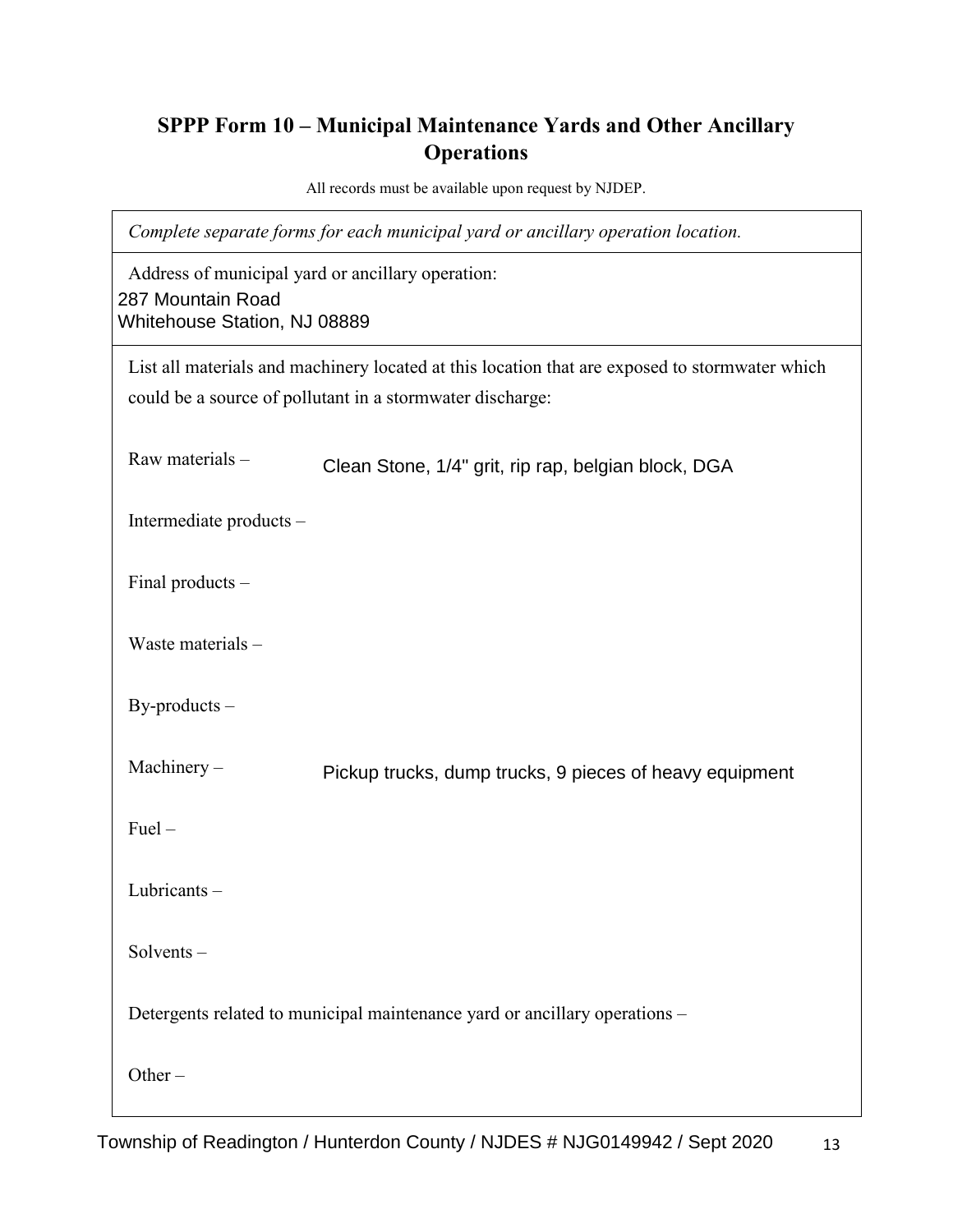For each category below, describe the best management practices in place to ensure compliance with all requirements in permit Attachment E. If the activity in the category is not applicable for this location, indicate where it occurs.

Indicate the location of inspection logs and tracking forms associated with this municipal yard or ancillary operation, including documentation of conditions requiring attention and remedial actions that have been taken or have been planned.

1. Fueling Operations

Fueling areas and tanks inspected once per month. Log located at 287 Mountain Road, Whitehouse Station, NJ 08889.

2. Vehicle Maintenance

General Maintenance performed twice per year. Log located at 287 Mountain Road, Whitehouse Station, NJ 08889.

3. On-Site Equipment and Vehicle Washing

*See permit attachment E for certification and log forms for Underground Storage Tanks.*

Vehicles and equipment are typically washed at off-site facilities where wash water is managed to eliminate un-permitted discharges to ground and surface waters of the State. When vehicles are washed onsite wash water is managed by the existing onsite connection to the sanitary sewer system.

Log located at 287 Mountain Road, Whitehouse Station, NJ 08889.

4. Discharge of Stormwater from Secondary Containment

N/A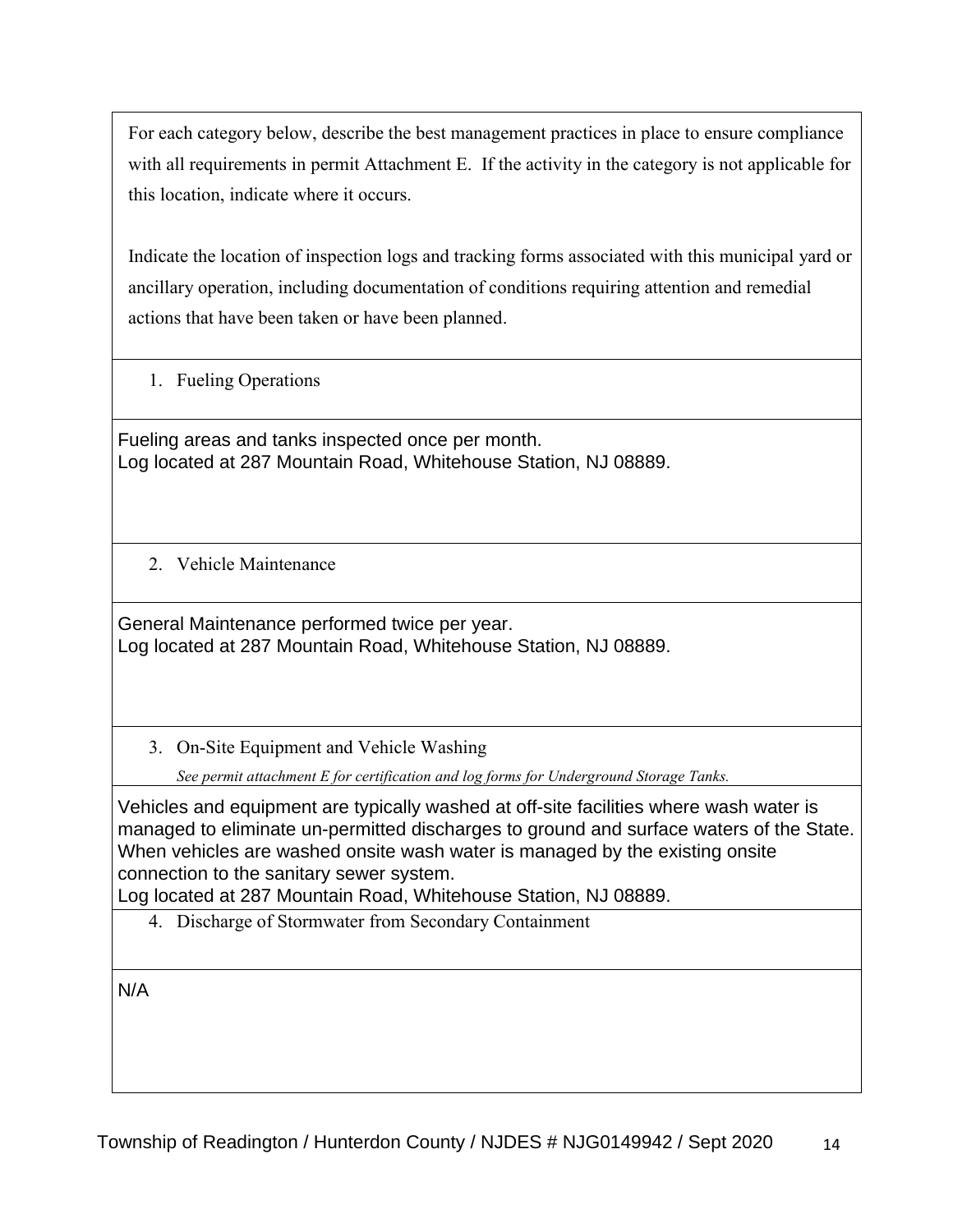5. Salt and De-Icing Material Storage and Handling

De-icing materials are stored in a salt barn located at the DPW maintenance yard. To comply with the conditions of the permit, the de-icing materials must be stored in a permanent structure that is anchored to a permanent foundation with an impermeable floor, and is completely roofed and walled. The Township performs regular maintenance and inspections of the permanent structure and will certify annually that the de-icing material is stored as required by the permit. Log located at 287 Mountain Road, Whitehouse Station, NJ 08889.

6. Aggregate Material and Construction Debris Storage

N/A

7. Street Sweepings, Catch Basin Clean Out and Other Material Storage

N/A. Street sweeping is performed by an outside contractor.

8. Yard Trimmings and Wood Waste Management Sites

Regular yard waste collections are conducted to ensure that the wastes do not end up in storm sewers or water bodies.

Log located at 287 Mountain Road, Whitehouse Station, NJ 08889.

9. Roadside Vegetation Management

N/A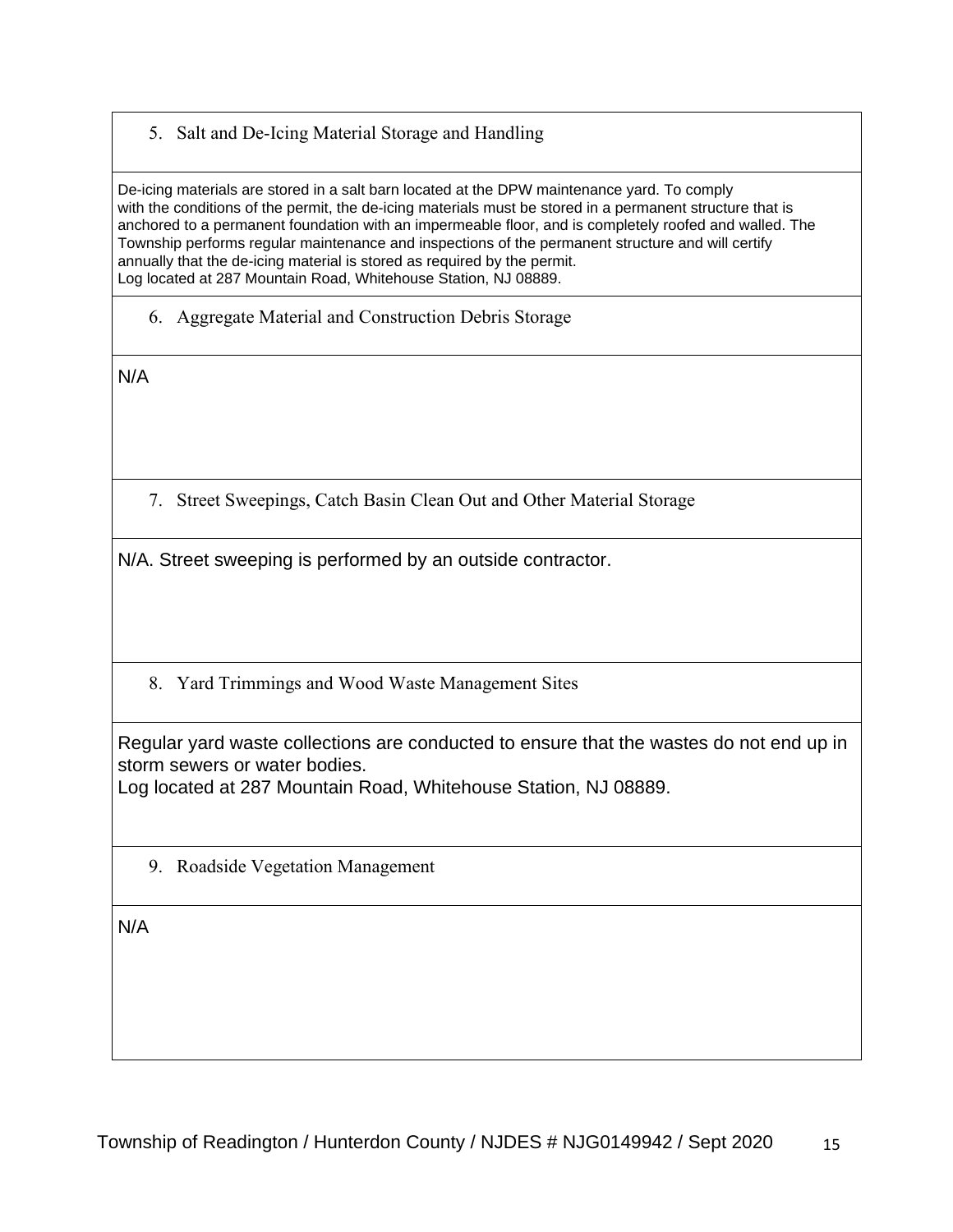## **SPPP Form 11 – Employee Training**

All records must be available upon request by NJDEP.

| A. Municipal Employee Training: Stormwater Program Coordinator (SPC) must ensure                   |
|----------------------------------------------------------------------------------------------------|
| appropriate staff receive training on topics in the chart below as required due to job duties      |
| assigned within three months of commencement of duties and again on the frequency below.           |
| Indicate the location of associated training sign in sheets, dates, and agendas or description for |
| each topic.                                                                                        |
|                                                                                                    |

| Topic                                                                                                        | Frequency     | Title of trainer or office to                               |
|--------------------------------------------------------------------------------------------------------------|---------------|-------------------------------------------------------------|
|                                                                                                              |               | conduct training                                            |
| 1. Maintenance Yard Operations (including)<br><b>Ancillary Operations</b> )                                  | Every year    | Department of Public Works                                  |
| <b>Stormwater Facility Maintenance</b><br>2.                                                                 | Every year    | Code Enforcement Officials & Department of Public Works     |
| SPPP Training & Recordkeeping<br>3.                                                                          | Every year    | <b>Municipal Engineer</b>                                   |
| <b>Yard Waste Collection Program</b><br>4.                                                                   | Every 2 years | Department of Public Works                                  |
| <b>Street Sweeping</b><br>5.                                                                                 | Every 2 years | Department of Public Works                                  |
| Illicit Connection Elimination and Outfall<br>6.<br>Pipe Mapping                                             | Every 2 years | Department of Public Works                                  |
| 7. Outfall Pipe Stream Scouring Detection<br>and Control                                                     | Every 2 years | Department of Public Works                                  |
| Waste Disposal Education<br>8.                                                                               | Every 2 years | Code Enforcement Officials                                  |
| <b>Municipal Ordinances</b><br>9.                                                                            | Every 2 years | Code Enforcement Officials & Department of Public Works     |
| 10. Construction Activity/Post-Construction<br>Stormwater Management in New<br>Development and Redevelopment | Every 2 years | <b>Code Enforcement Officials</b><br>and Municipal Engineer |

B. **Municipal Board and Governing Body Members Training:** Required for individuals who review and approve applications for development and redevelopment projects in the municipality. This includes members of the planning and zoning boards, town council, and anyone else who votes on such projects. Training is in the form of online videos, posted at [www.nj.gov/dep/stormwater/training.htm.](http://www.nj.gov/dep/stormwater/training.htm)

Within 6 months of commencing duties, watch *Asking the Right Questions in Stormwater Review Training Tool*. Once per term thereafter, watch at least one of the online DEP videos in the series available under Post-Construction Stormwater Management. Indicate the location of records documenting the names, video titles, and dates completed for each board and governing body member.

C. **Stormwater Management Design Reviewer Training:** All design engineers, municipal engineers, and others who review the stormwater management design for development and redevelopment projects on behalf of the municipality must attend the first available class upon assignment as a reviewer and every five years thereafter. The course is a free, two-day training conducted by DEP staff. Training dates and locations are posted at [www.nj.gov/dep/stormwater/training.htm.](http://www.nj.gov/dep/stormwater/training.htm) Indicate the location of the DEP certificate of completion for each reviewer.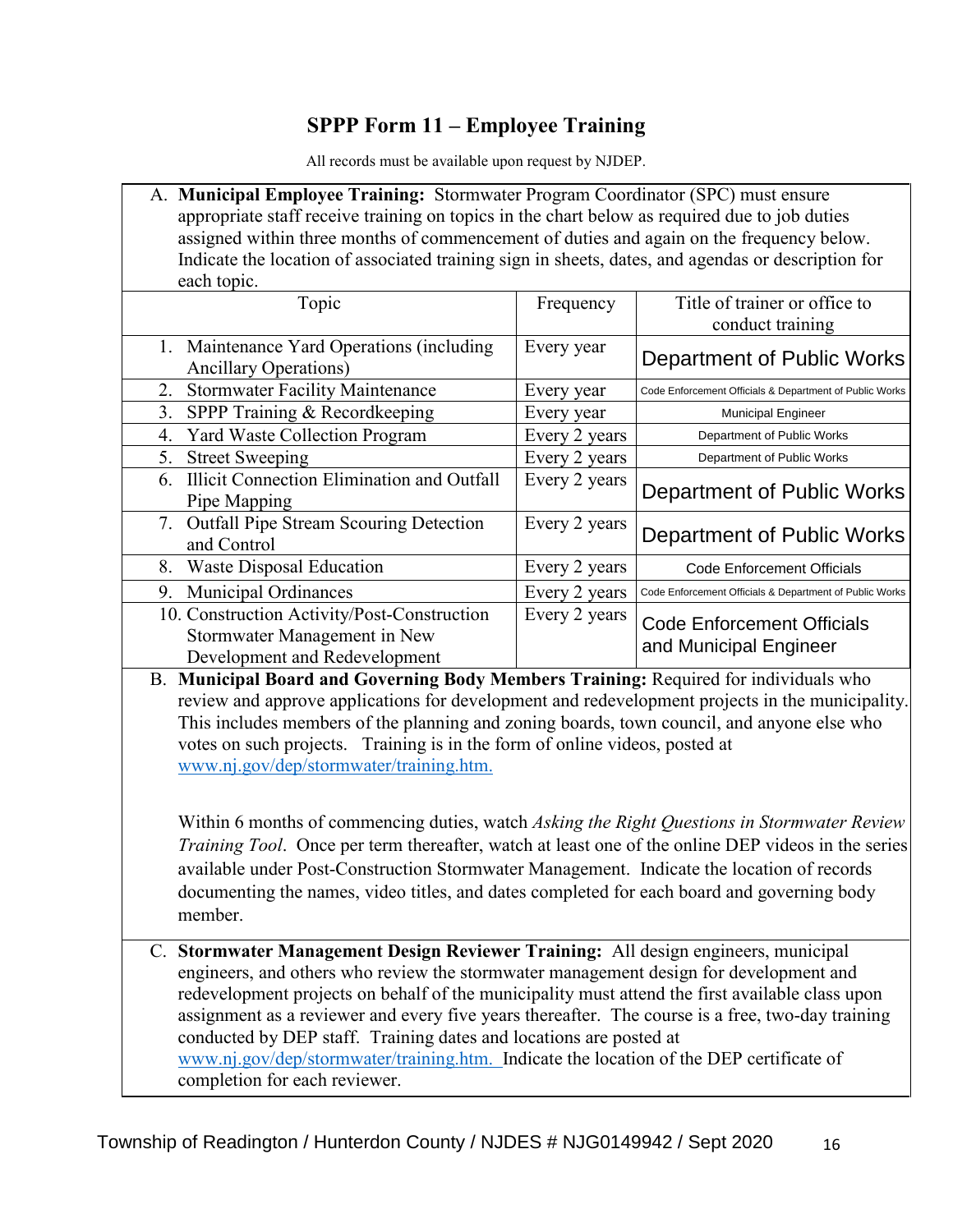## **SPPP Form 12 – Outfall Pipes**

All records must be available upon request by NJDEP.

1. **Mapping:** Attach an image or provide a link to the most current outfall pipe map. Maps shall be updated at the end of each calendar year.

*Note that ALL maps must be electronic by 21 Dec 2020 via the DEP's designated electronic submission service. For details, see [http://www.nj.gov/dep/dwq/msrp\\_map\\_aid.htm.](http://www.nj.gov/dep/dwq/msrp_map_aid.htm)*

2. **Inspections:** Describe the outfall pipe inspection schedule and indicate the location of records of dates, locations, and findings.

The Township's Outfall Location Map can be found at the following web address:

https://readingtontwpnj.gov/stormwater

Outfall pipes are inspected once every five years per the MS4 permit. Log located at 287 Mountain Road, Whitehouse Station, NJ 08889.

3. **Stream Scouring:** Describe the program in place to detect, investigate and control localized stream scouring from stormwater outfall pipes. Indicate the location of records related to cases of localized stream scouring. Such records must include the contributing source(s) of stormwater, recommended corrective action, and a prioritized list and schedule to remediate scouring cases.

Readington Township has developed and implemented a stormwater outfall pipe scouring program in accordance with the conditions of the permit. The Township will check all of the outfall pipes for signs of scouring while conducting the illicit connection inspection. A log will be maintained indicating any necessary remediation and maintenance to any outfall pipes. Repairs will be made in accordance with the Standards for Soil Erosion and Sediment Control in New Jersey. Each repair will be followed up with an annual inspection of the site to ensure scouring has not resumed. Readington Township will ensure that it receives all required local, state, or federal permits, such as NJDEP stream encroachment permits, prior to starting any repairs/remediation.

Log located at 287 Mountain Road, Whitehouse Station, NJ 08889.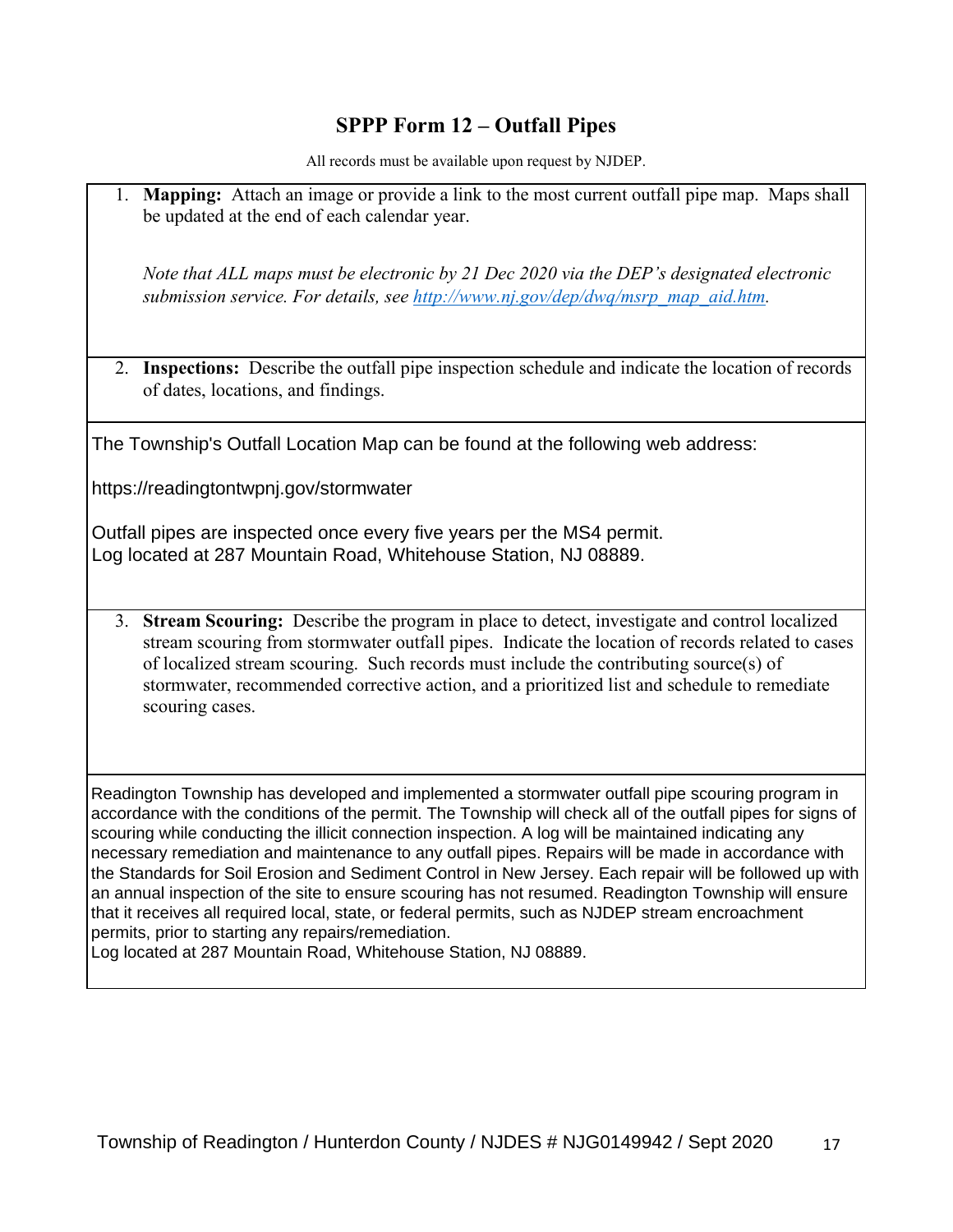4. **Illicit Discharges:** Describe the program in place for conducting visual dry weather inspections of municipally owned or operated outfall pipes. Record cases of illicit discharges using the DEP's Illicit Connection Inspection Report Form [\(www.nj.gov/dep/dwq/tier\\_a\\_forms.htm\)](http://www.nj.gov/dep/dwq/tier_a_forms.htm) and indicate the location of these forms and related illicit discharge records.

*Note that Illicit Connection Inspection Report Forms shall be included in the SPPP and submitted to DEP with the annual report.*

The Township's Engineer's office staff will perform a physical inspection of all outfall pipes using the outfall mapping. All staff performing the inspections will use the steps provided in the Illicit Connection Inspection Report Form to determine proper procedures for various probable scenarios. The inspections of outfall pipes and investigations of dry weather flows are to be conducted in accordance with the procedures for detecting, investigating, and eliminating illicit connections contained in the permit. Should dry weather discharges be observed, it will be necessary to document the discharge and attempt to locate the source. All dry weather discharges will be documented on NJDEP's standard form. These forms will be submitted to NJDEP with the Annual Report and Certification. If the dry weather flow found is intermittent (not constant), a minimum of three (3) additional investigations will be conducted to attempt to locate the illicit connection. If an illicit connection cannot be located or is found to emanate from an entity other than Readington Township, the Township will submit a written explanation detailing the results of the investigation to NJDEP. Once the investigation is completed, it will be necessary to complete an lnvestigation Closeout Form and submit it to NJDEP. All illicit connections found that result from the Township's own illicit connections will be eliminated within six (6) months of discovery.

The Township will certify annually to NJDEP in the Annual Report and Certification that an illicit connection elimination program has been implemented and enforced in accordance with the permit conditions. Annual certifications will include the number of outfalls physically inspected, the number of outfalls found to have dry weather flow, the number of illicit connections found and the number of illicit connections eliminated.

Forms and records are located at the Township Engineer's office and the Township of Readington Municipal Building located at 509 Route 523, Whitehouse Station, NJ 08889.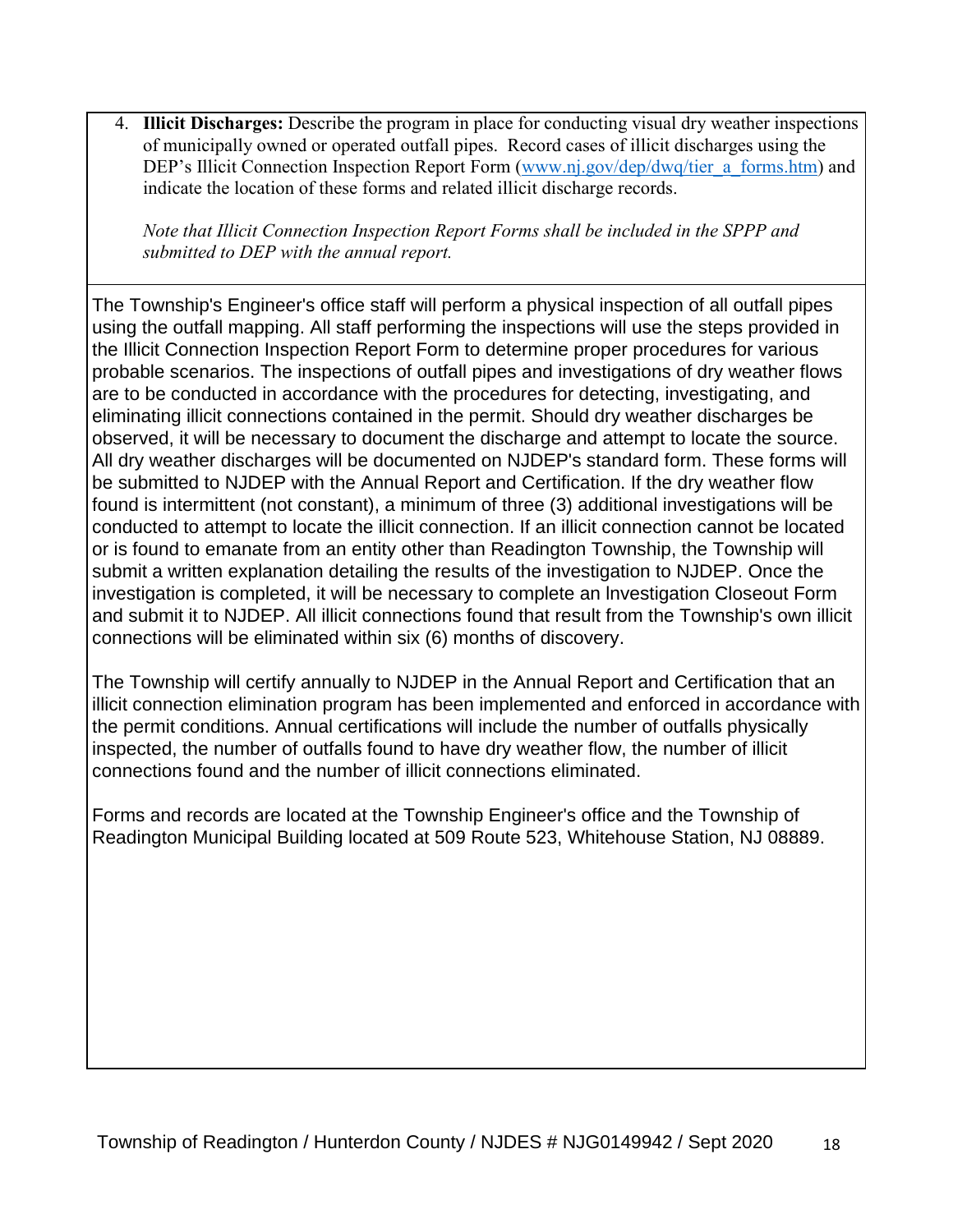#### **SPPP Form 13 – Stormwater Facilities Maintenance**

All records must be available upon request by NJDEP.

1. Detail the program in place for the long-term cleaning, operation and maintenance of each stormwater facility owned or operated by the municipality.

Readington Township has developed and implemented a stormwater facility maintenance program for cleaning and maintenance of all stormwater facilities within the township. These facilities include, but are not limited to catch basins, storm drains, detention basins, ditches, and swales. All stormwater facility maintenance must be performed as required to ensure the proper function and operation of all storm water management facilities. All detention basins owned or maintained by the Township will be mowed at least one (1) time per year.

2. Detail the program in place for ensuring the long-term cleaning, operation and maintenance of each stormwater facility NOT owned or operated by the municipality.

The Township's Land Development Ordinance requires submission of an Operations and Maintenance Manual for all stormwater facilities. The Township Engineer's Office has sent out letters to the owners of all known privately owned stormwater facilities asking for copies of inspection reports.

3. Indicate the location(s) of the Stormwater Facilities Inspection and Maintenance Logs listing the type of stormwater facilities inspected, location information, inspection dates, inspector name(s), findings, preventative and corrective maintenance performed.

Readington Township Public Works Facility 287 Mountain Road Whitehouse Station, NJ 08889

Note that maintenance activities must be reported in the annual report and records must be available upon request. DEP maintenance log templates are available at [http://www.nj.gov/dep/stormwater/maintenance\\_guidance.htm](http://www.nj.gov/dep/stormwater/maintenance_guidance.htm) (select specific logs from choices listed in the Field Manuals section).

*Additional Resources: The NJ Hydrologic Modeling Database contains information and maps of stormwater management basins. To view the database map, see [https://hydro.rutgers.edu.](https://hydro.rutgers.edu/) To download data in an Excel format, see [https://hydro.rutgers.edu/public\\_data/.](https://hydro.rutgers.edu/public_data/)*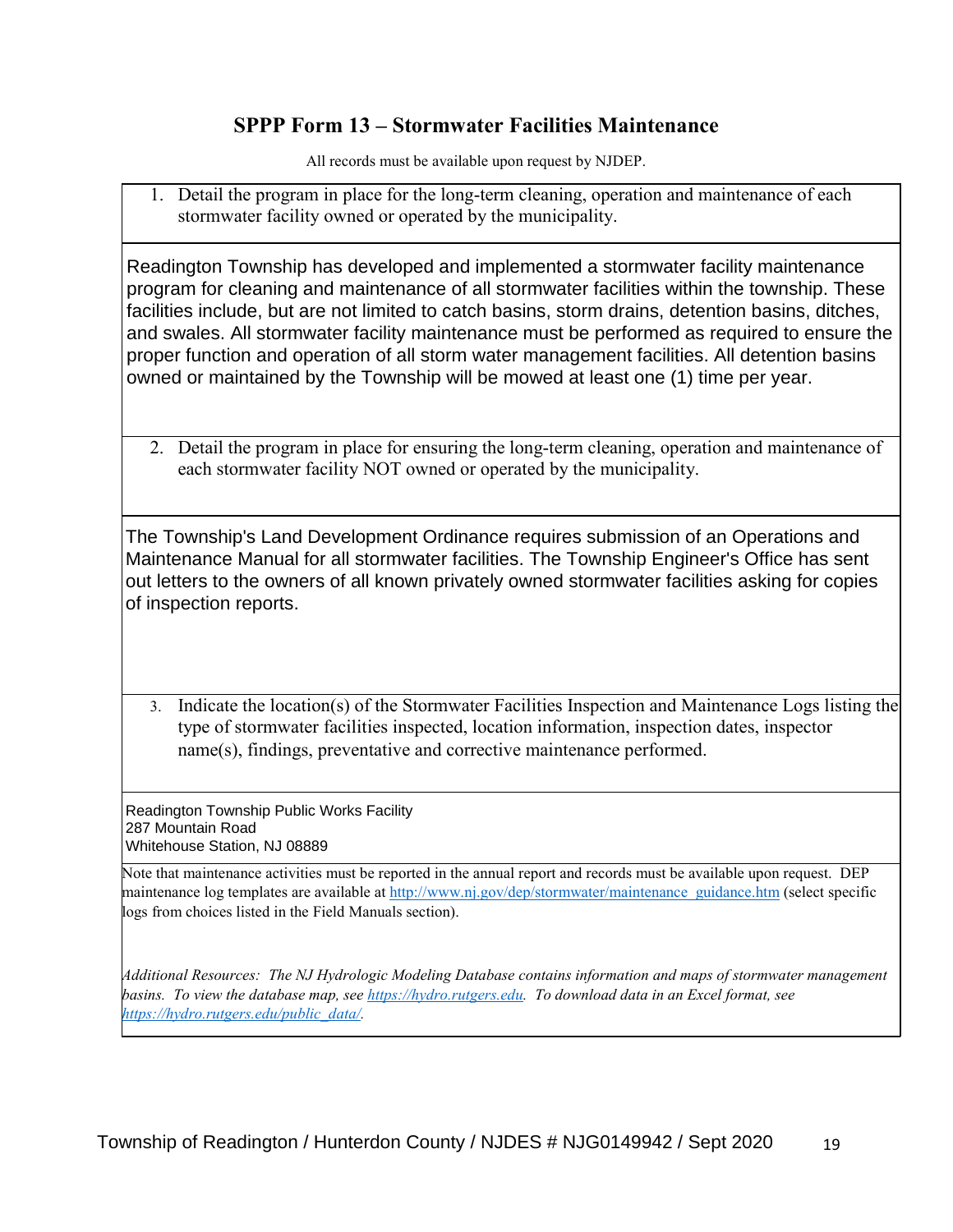## **SPPP Form 14 – Total Maximum Daily Load Information**

All records must be available upon request by NJDEP.

1. Using the Total Maximum Daily Load (TMDL) reports provided on [www.nj.gov/dep/dwq/msrp-tmdl-rh.htm,](http://www.nj.gov/dep/dwq/msrp-tmdl-rh.htm) list adopted TMDLs for the municipality, parameters addressed, and the affected water bodies that impact the municipality's MS4 program.

Applicable Stream TMDLs for Readington Township are as follows:

-Fecal Coliform to Address 48 Streams in the Raritan Water Region: Lamington River; N Br Raritan River, Chambers Brook; S Br Raritan River, Assiscong Ck

-Mercury Impairments Based on Concentration in Fish Tissue Caused Mainly by Air Deposition to Address 122 HUC 14s Statewide: Prescott Brook/Round Valley Reservoir; Raritan R SB (Pleasant Run-Three Bridges); Raritan R SB (Three Bridges- Prescott Bk)

-Non-Tidal Raritan River Basin Addressing Total Phosphorus, Dissolved Oxygen, pH and Total Suspended Solids Impairments: Chambers Brook; Holland Brook; Lamington R(HallsBrRd-Herzog Brk); Pleasant Run; Prescott Brook / Round Valley Reservior; Raritan R SB(Pleasant Run-Three Bridges); Raritan R SB(Prescott Bk to River Rd); Raritan R SB(Three Bridges-Prescott Bk); Rockaway Ck (above McCrea Mills); Rockaway Ck (below McCrea Mills); Rockaway Ck SB

2. Describe how the permittee uses TMDL information to prioritize stormwater facilities maintenance projects and to address specific sources of stormwater pollutants.

The Township has targeted developments within areas where TMDL's were found to be applicable.